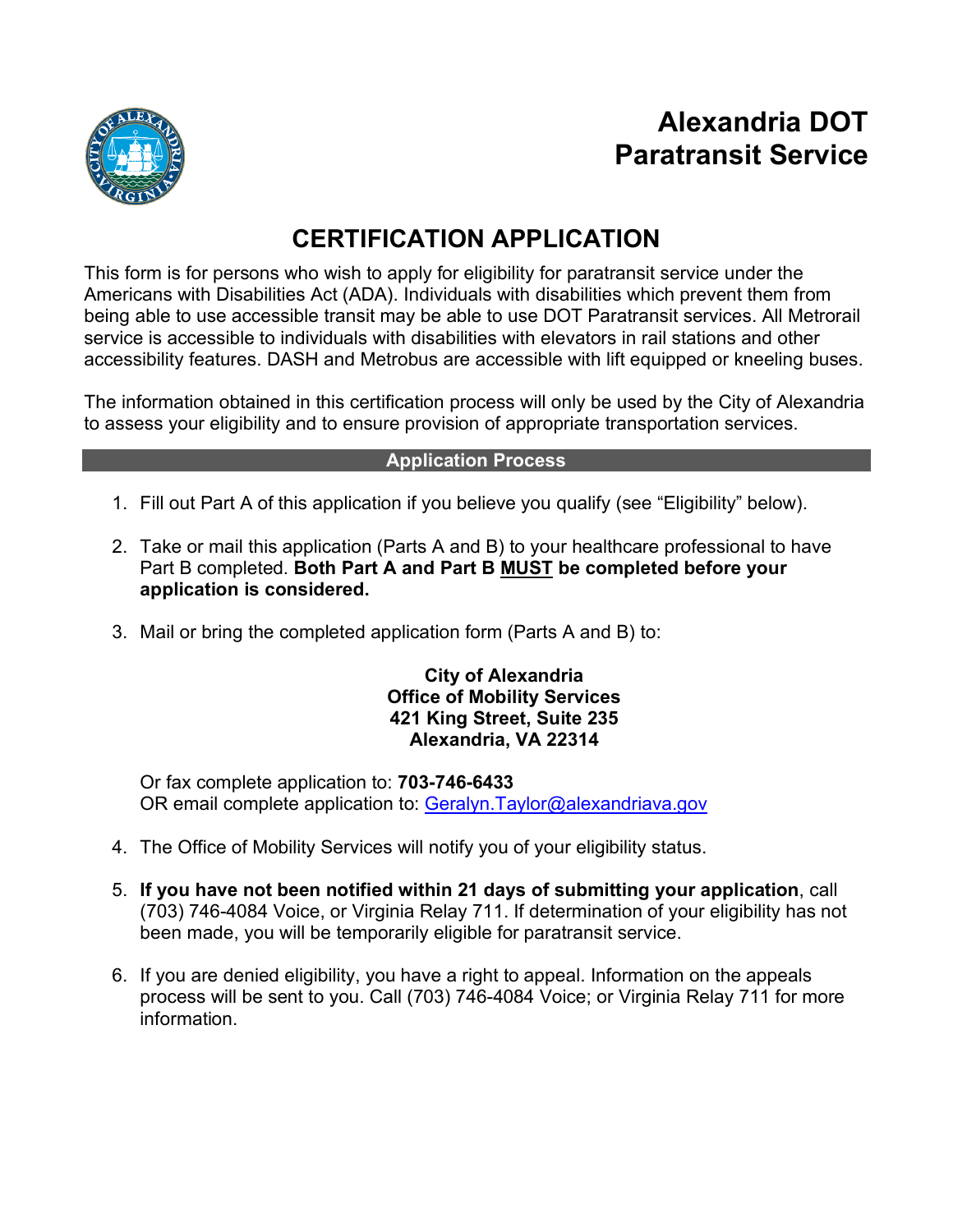#### **Eligibility**

Under the ADA, there are three categories of persons who are eligible for ADA paratransit. Any individual with a disability qualifies who:

- A. Is unable to get on, ride, or get off an accessible public transit vehicle due to a physical or mental impairment; or
- B. Needs the assistance of a wheelchair lift or other boarding assistance device and is able with such assistance, to get on, ride, and get off an accessible vehicle, BUT such a vehicle is not available on the route when the individual wants to travel; or
- C. Has a specific impairment-related condition (including vision, hearing or impairments causing disorientation) which prevents travel to or from a station or stop on the system.

|                                                                                     | <b>Applicant Information</b>                                            |      |                  |                |  |
|-------------------------------------------------------------------------------------|-------------------------------------------------------------------------|------|------------------|----------------|--|
| Name:<br>Last                                                                       | First                                                                   | M.I. | Date of birth:   | $\mathcal{L}$  |  |
|                                                                                     | Address of where you will be residing when using the DOT service:       |      |                  |                |  |
|                                                                                     |                                                                         |      |                  |                |  |
| <b>Street Address</b>                                                               |                                                                         |      | Apartment/Unit # |                |  |
| City                                                                                | <b>State</b>                                                            |      | <b>ZIP Code</b>  |                |  |
|                                                                                     | Is the address provided your legal residence in the City of Alexandria? |      | $\Box$ YES       | $\sqsupset$ NO |  |
| If the answer to the question above is no, then provide your legal residence below: |                                                                         |      |                  |                |  |
| <b>Street Address</b>                                                               |                                                                         |      | Apartment/Unit # |                |  |
| City                                                                                | <b>State</b>                                                            |      | <b>ZIP Code</b>  |                |  |
| Phone:                                                                              | Email:                                                                  |      |                  |                |  |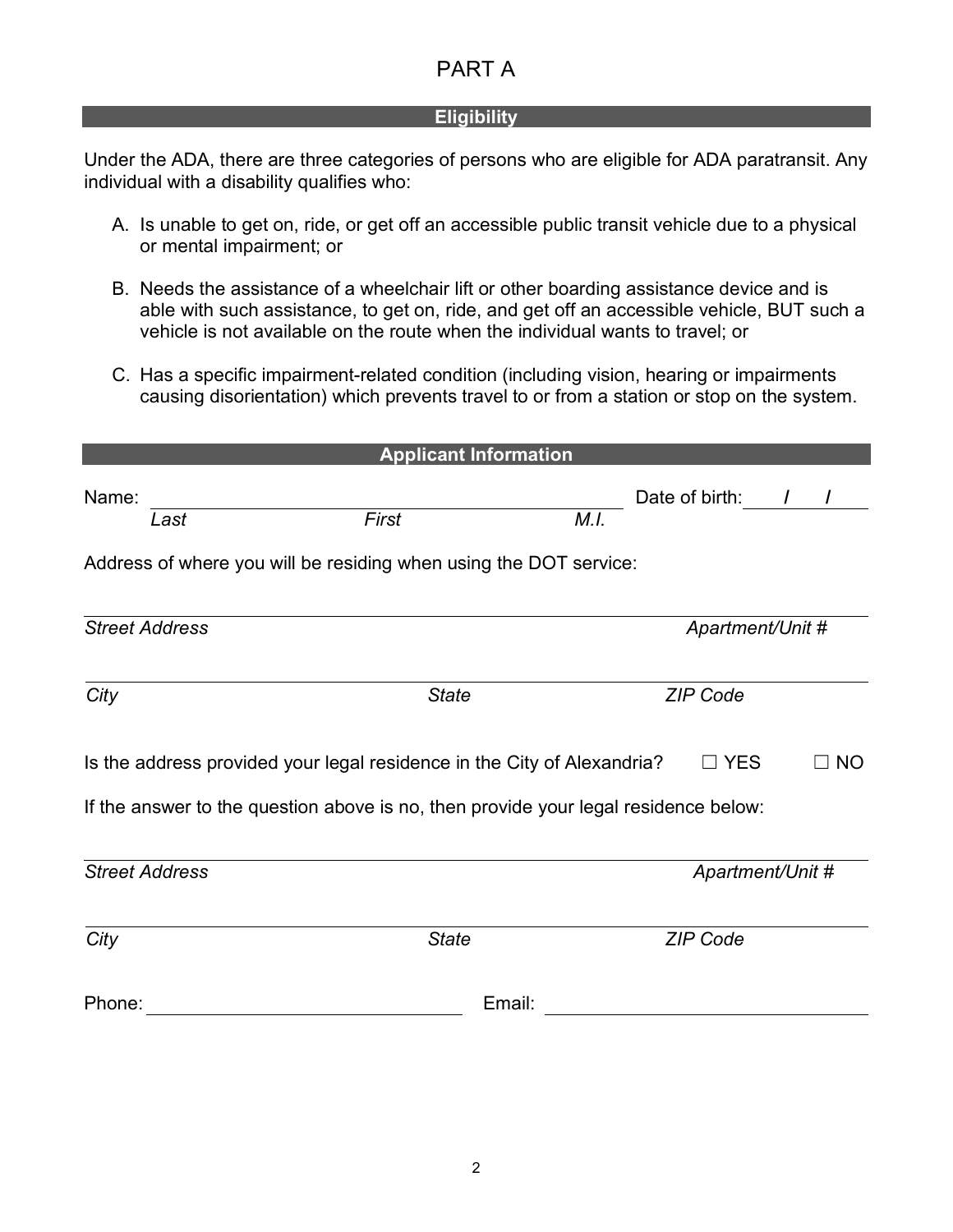#### **Emergency Contact**

| In case of an emergency, who should we contact? |                  |  |
|-------------------------------------------------|------------------|--|
| Name:                                           |                  |  |
|                                                 |                  |  |
| Phone (daytime): <u>_____________</u>           | Phone (evening): |  |

#### **Accessibility**

*As you answer the following questions, please keep in mind that:* 

- You may be able to use accessible buses operating on fixed routes. Accessible buses are equipped with ramps, lifts, and/or other devices to assist individuals with disabilities. Bus operators or annunciators make stop announcements.
- Metrorail, Metrobus, and DASH service is accessible to individuals with disabilities.

#### **A. CHECK ONLY ONE BOX:**

- $\Box$  I can get to and from a fixed route bus stop or Metrorail station.
- $\Box$  I cannot get to and from a fixed route bus stop or Metrorail station.
- $\Box$  I can get to and from a fixed route bus stop or Metrorail station ONLY IF:

(Check all that apply)

- 1.  $\Box$  Curb cuts have tactile warnings.
- 2.  $\Box$  I have an attendant with me.
- 3.  $\Box$  I need to travel less than feet to or from the stop or station.
- 4.  $\Box$  I am familiar with the area.
- $5. \Box$  I receive travel training for the stops and stations I use.
- $6. \Box$  There are access ramps along the route to the stop.
- 7.  $\Box$  There is a sidewalk.
- 8.  $\Box$  The ground is level or inclined only slightly.
- $9. \Box$  There are stairs with handrails at changes in level.
- 10. □ There are no stairs.
- 11.  $\Box$  The path is free of ice, debris, or other barriers.
- $12. \Box$  Other: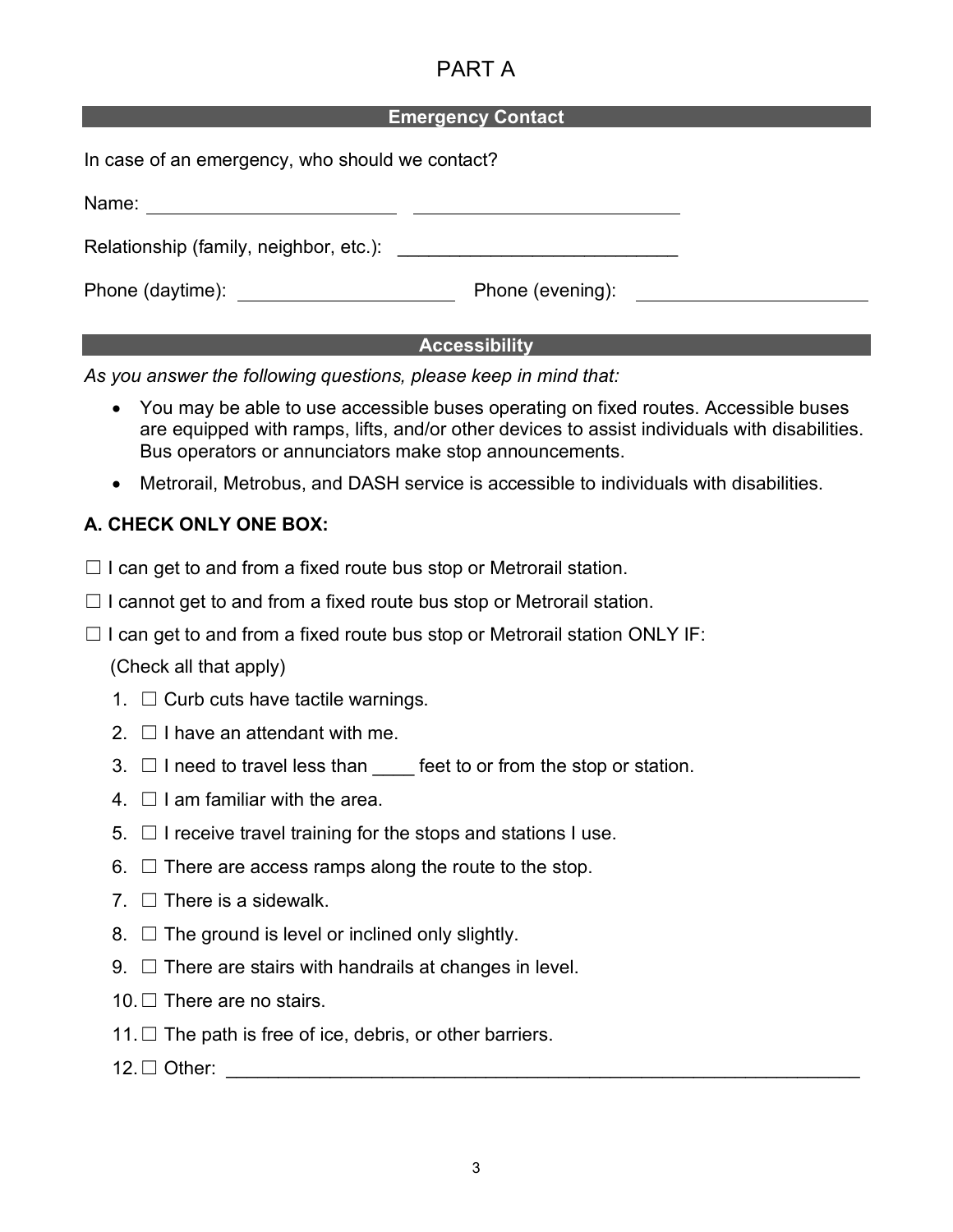#### **B. CHECK ONLY ONE BOX:**

 $\Box$  I can wait outside at a fixed route bus stop or an outside Metrorail station.

What is the maximum period you can wait outside?

- $\Box$  I cannot wait outside at a fixed route bus stop or at an outside Metrorail station.
- $\Box$  I can get to and from a fixed route bus stop or Metrorail station ONLY IF:

(Check all that apply)

- 1.  $\Box$  There is a bench.
- 2.  $\Box$  There is a shelter.
- 3.  $\Box$  The wait is no longer than minutes.
- 4. ☐ Other: \_\_\_\_\_\_\_\_\_\_\_\_\_\_\_\_\_\_\_\_\_\_\_\_\_\_\_\_\_\_\_\_\_\_\_\_\_\_\_\_\_\_\_\_\_\_\_\_\_\_\_\_\_\_\_\_\_\_\_\_\_

### **C. CHECK ONLY ONE BOX:**

- $\Box$  I can independently recognize my destination and leave the vehicle.
- $\Box$  I cannot independently recognize my destination and leave the vehicle.
- $\Box$  I can recognize my destination and leave the vehicle ONLY IF:

(Check all that apply)

- 1.  $\Box$  I receive travel training.
- 2.  $\Box$  The driver or annunciator announces my stop.
- $3. \Box$  The driver helps me in and out of the vehicle.
- $4. \square$  Other:

### **D. CHECK ONLY ONE BOX:**

- $\Box$  I can ride on an accessible bus operating on a fixed route.
- $\Box$  I cannot ride on an accessible bus operating on a fixed route.
- $\Box$  I can ride on an accessible bus operating on a fixed route ONLY IF:

### (Check all that apply)

- $1 \n\Box$  I have an attendant with me.
- 2.  $\Box$  I am familiar with the route.
- $3. \Box$  I have received travel training.
- 4.  $\Box$  A seat is available.
- $5. \Box$  Every bus on my route is accessible.
- $6. \Box$  Other: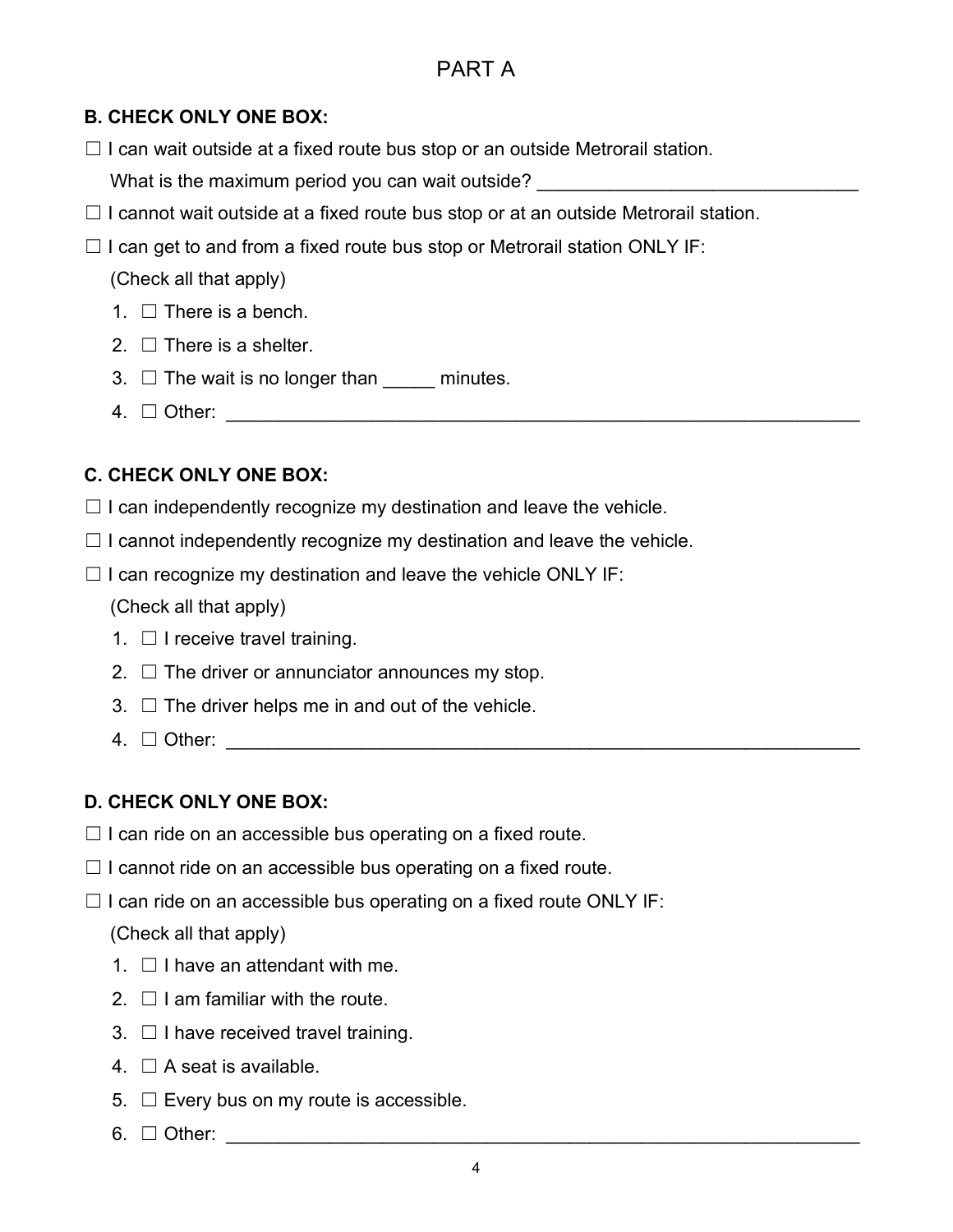#### **E. CHECK ONLY ONE BOX:**

- ☐ I can use Metrorail.
- ☐ I cannot use Metrorail.
- ☐ I can use Metrorail ONLY IF:

(Check all that apply)

- 1.  $\Box$  I have an attendant with me.
- $2 \square$  I am familiar with the route.
- 3.  $\Box$  I have received travel training.
- 4. □ There are no stairs.
- $5. \Box$  There are stairs with handrails.
- 6.  $\Box$  The elevators are working.
- 7.  $\Box$  A seat is available.
- 8.  $\Box$  My stop is clearly announced.
- $9. \Box$  Other:

☐ Yes ☐ No

**F.** Do you require a Personal Care Attendant when you travel? (You are responsible for providing your personal care attendant)

| <b>G.</b> If you use a wheelchair or scooter, can you transfer to a car? $\square$ Yes | $\Box$ No |
|----------------------------------------------------------------------------------------|-----------|

|  | If you use a wheelchair or scooter, are you willing to transfer? $\square$ Yes |  | $\Box$ No |
|--|--------------------------------------------------------------------------------|--|-----------|
|--|--------------------------------------------------------------------------------|--|-----------|

#### **Mobility Aids**

Will you use any mobility aids when you ride paratransit?

| $\Box$ YES | $\Box$ NO |
|------------|-----------|
|            |           |

If yes, check all that apply:

| $\Box$ Manual wheelchair    | $\Box$ Service Animal       | $\Box$ Cane       |
|-----------------------------|-----------------------------|-------------------|
| $\Box$ Powered wheelchair   | $\Box$ Oxygen Bottle        | $\Box$ White Cane |
| $\Box$ Bariatric wheelchair | $\Box$ Communications board | $\Box$ Walker     |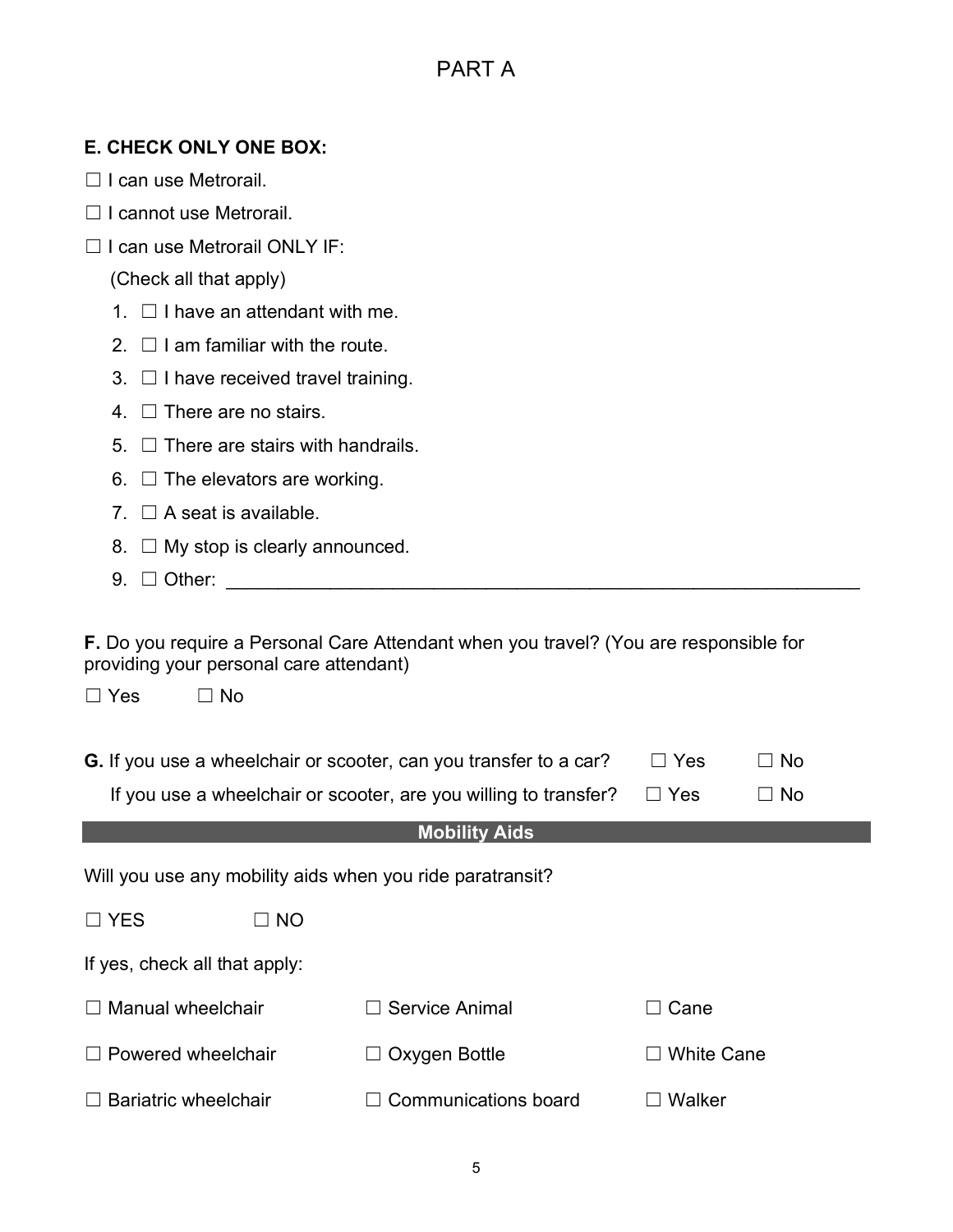| $\Box$ Powered scooter                                                                                                                                                                                                                                                                                                                                               | $\Box$ Transfer board                                                                                                                                                                   | $\Box$ Crutches                                                                        |  |  |  |
|----------------------------------------------------------------------------------------------------------------------------------------------------------------------------------------------------------------------------------------------------------------------------------------------------------------------------------------------------------------------|-----------------------------------------------------------------------------------------------------------------------------------------------------------------------------------------|----------------------------------------------------------------------------------------|--|--|--|
| $\Box$ Hearing aid                                                                                                                                                                                                                                                                                                                                                   | $\Box$ Boarding chair                                                                                                                                                                   | $\sqsupset$ Prosthesis                                                                 |  |  |  |
| Other:                                                                                                                                                                                                                                                                                                                                                               |                                                                                                                                                                                         |                                                                                        |  |  |  |
|                                                                                                                                                                                                                                                                                                                                                                      | <b>Disability Information</b>                                                                                                                                                           |                                                                                        |  |  |  |
| What is your disability?                                                                                                                                                                                                                                                                                                                                             |                                                                                                                                                                                         |                                                                                        |  |  |  |
|                                                                                                                                                                                                                                                                                                                                                                      |                                                                                                                                                                                         |                                                                                        |  |  |  |
|                                                                                                                                                                                                                                                                                                                                                                      | Is there anything else regarding your disability that we need to be aware of so that we can<br>provide appropriate paratransit service? Please provide any information that would help. |                                                                                        |  |  |  |
|                                                                                                                                                                                                                                                                                                                                                                      |                                                                                                                                                                                         |                                                                                        |  |  |  |
|                                                                                                                                                                                                                                                                                                                                                                      |                                                                                                                                                                                         |                                                                                        |  |  |  |
|                                                                                                                                                                                                                                                                                                                                                                      |                                                                                                                                                                                         |                                                                                        |  |  |  |
| <b>Travel Training</b><br>Travel training may help you to use the fixed route bus and Metrorail systems for specific<br>routes or for all routes, Travel training professionals may be available to work with you (and<br>your specific disability) free of charge. For more information about travel training, call (703)<br>746-4084 Voice, or Virginia Relay 711. |                                                                                                                                                                                         |                                                                                        |  |  |  |
| $\Box$ Please check here if you are interested in travel training.                                                                                                                                                                                                                                                                                                   |                                                                                                                                                                                         |                                                                                        |  |  |  |
|                                                                                                                                                                                                                                                                                                                                                                      | <b>Healthcare Provider Information</b>                                                                                                                                                  |                                                                                        |  |  |  |
| Name of healthcare provider that will fill out Part B:                                                                                                                                                                                                                                                                                                               |                                                                                                                                                                                         |                                                                                        |  |  |  |
|                                                                                                                                                                                                                                                                                                                                                                      |                                                                                                                                                                                         | Type of healthcare professional (check one - only below professionals are authorized): |  |  |  |
| $\Box$ Licensed physician                                                                                                                                                                                                                                                                                                                                            |                                                                                                                                                                                         | Licensed physical therapist                                                            |  |  |  |
| $\Box$ Licensed optometrist                                                                                                                                                                                                                                                                                                                                          |                                                                                                                                                                                         | $\Box$ Licensed social worker                                                          |  |  |  |

☐ Nurse (LPN or RN) ☐ Certified audiologist

☐ Certified psychologist ☐ Certified rehabilitation specialist

☐ Certified speech pathologist ☐ Registered occupational therapist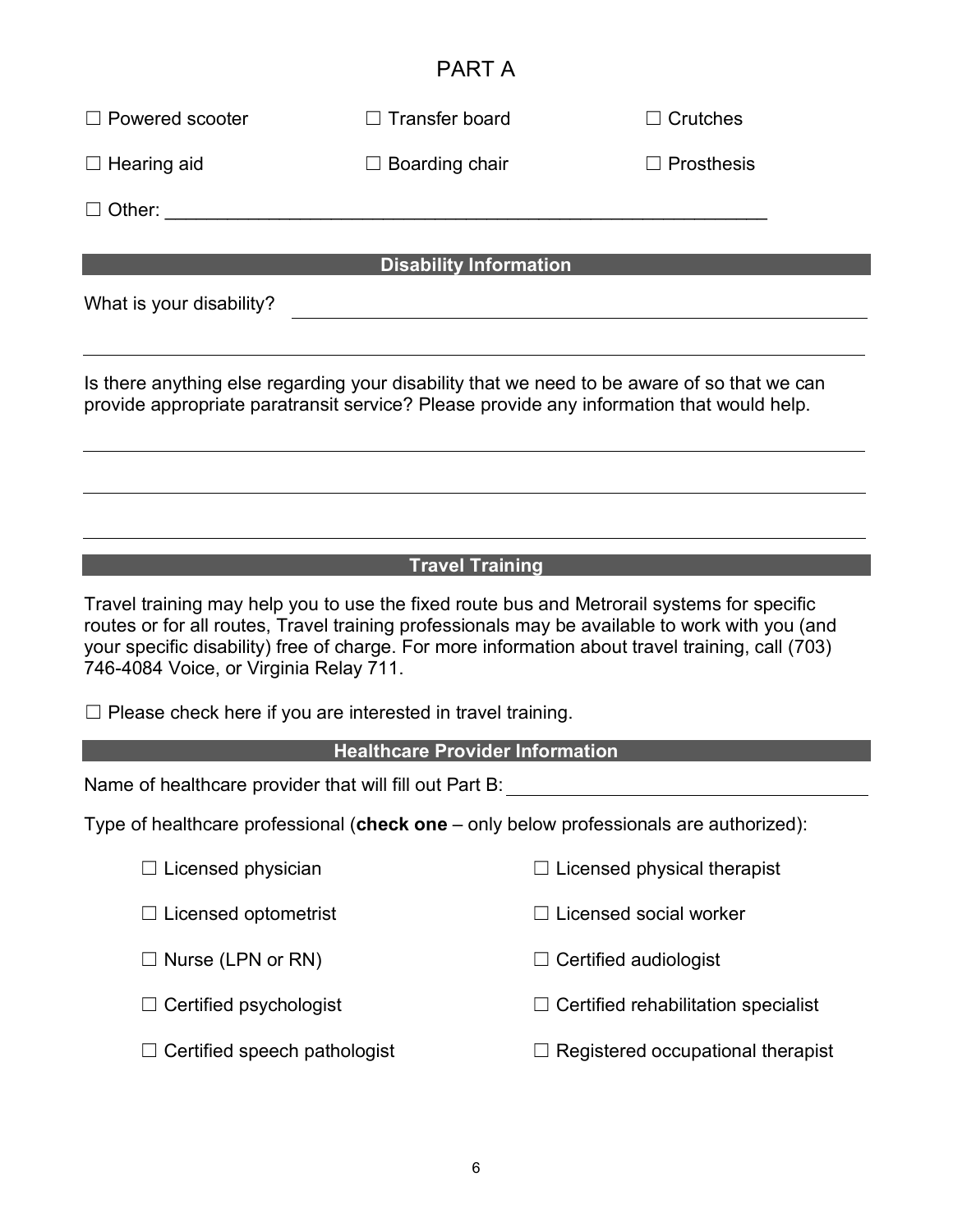### **Disclaimer and Signature**

*I certify that my answers are correct to the best of my knowledge and I authorize the healthcare professional named above to provide information to the City of Alexandria, Office of Mobility Services.* 

| Signature             |                                                                          | Date                                                                                             |
|-----------------------|--------------------------------------------------------------------------|--------------------------------------------------------------------------------------------------|
|                       | and certify that the application is correct to the best of my knowledge: | <b>OR</b> I am not the applicant, but have completed this application on the applicant's behalf, |
| Signature             |                                                                          | <b>Relationship to Applicant</b>                                                                 |
| <b>Printed Name</b>   | Date                                                                     | Daytime Phone Number                                                                             |
| <b>Street Address</b> |                                                                          | Apartment/Unit #                                                                                 |
| City                  | <b>State</b>                                                             | <b>ZIP Code</b>                                                                                  |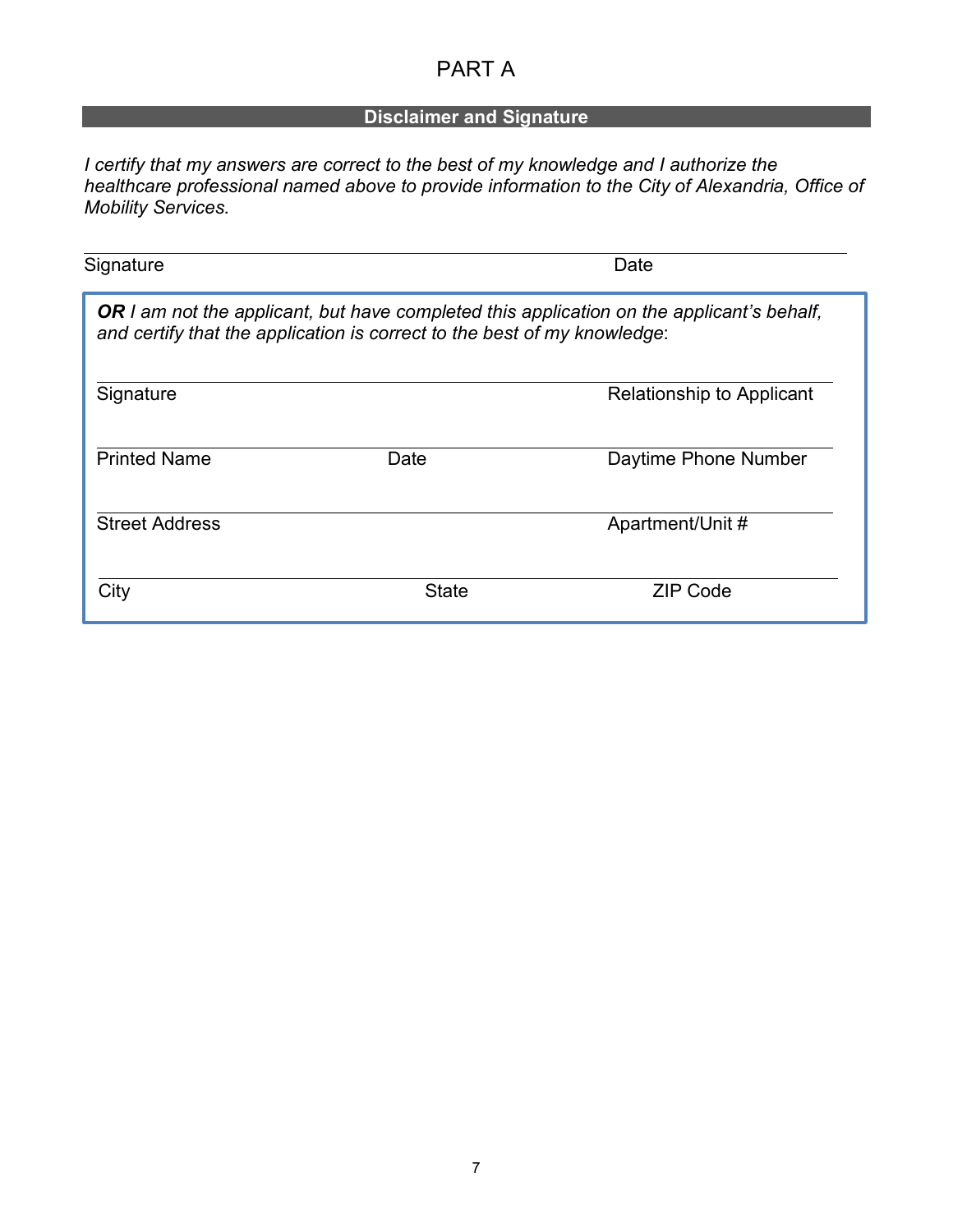### PART B

### **Request for Professional Information**

You are being asked by the applicant named in Part A to provide information regarding his/her ability to use fixed route transit services. The DOT Paratransit program provides transportation services to Alexandria residents with disabilities who cannot use regular fixed route transit due to their disability. The information you provide will allow us to better evaluate the applicant's request and provide the most appropriate service.

To qualify for paratransit service, the applicant must be unable to use fixed route transit service due to a physical or mental disability. Fixed route transit includes Metrorail, Metrobus, and other fixed route services (for examples, DASH and the Fairfax Connector). Metrorail, Metrobus and DASH service is accessible to individuals with disabilities.

#### **Individuals Qualify for Paratransit Service if:**

- 1. They cannot get on, rise or get off a lift-equipped fixed route bus or Metrorail car due to their disabilities; and/or
- 2. They have specific impairment-related conditions that prevent them from getting to or from a fixed route bus stop or Metrorail station

#### **Please note: This does not include persons who find it uncomfortable or difficult to get to and from fixed route bus stops or Metrorail stations.**

Please be certain to base your evaluation solely upon the applicant's **ability** to use fixed route transit. **Your certification should only consider the presence of a disabling condition.** Complete pages 8-10 in their entirety. You may be contacted if any questions remain.

| 1. I have read Part A in its entirety. $\Box$ Yes<br>No.                                                                                                                                                                                                          |
|-------------------------------------------------------------------------------------------------------------------------------------------------------------------------------------------------------------------------------------------------------------------|
| 2. I agree with the information in Part A. $\Box$ Yes<br>No.                                                                                                                                                                                                      |
| If no, please explain:                                                                                                                                                                                                                                            |
|                                                                                                                                                                                                                                                                   |
| <b>CONCLUSION:</b> There are three categories of eligibility described in Part A of this<br>application on page 2. You may conclude that the applicant can be included in one of<br>these categories, or that he/she is not eligible for the Paratransit Program. |
| It is my professional opinion that the applicant,<br>has a disability and that the applicant $\Box$ is OR $\Box$ is not (check one) eligible for the<br>City of Alexandria's Paratransit program.                                                                 |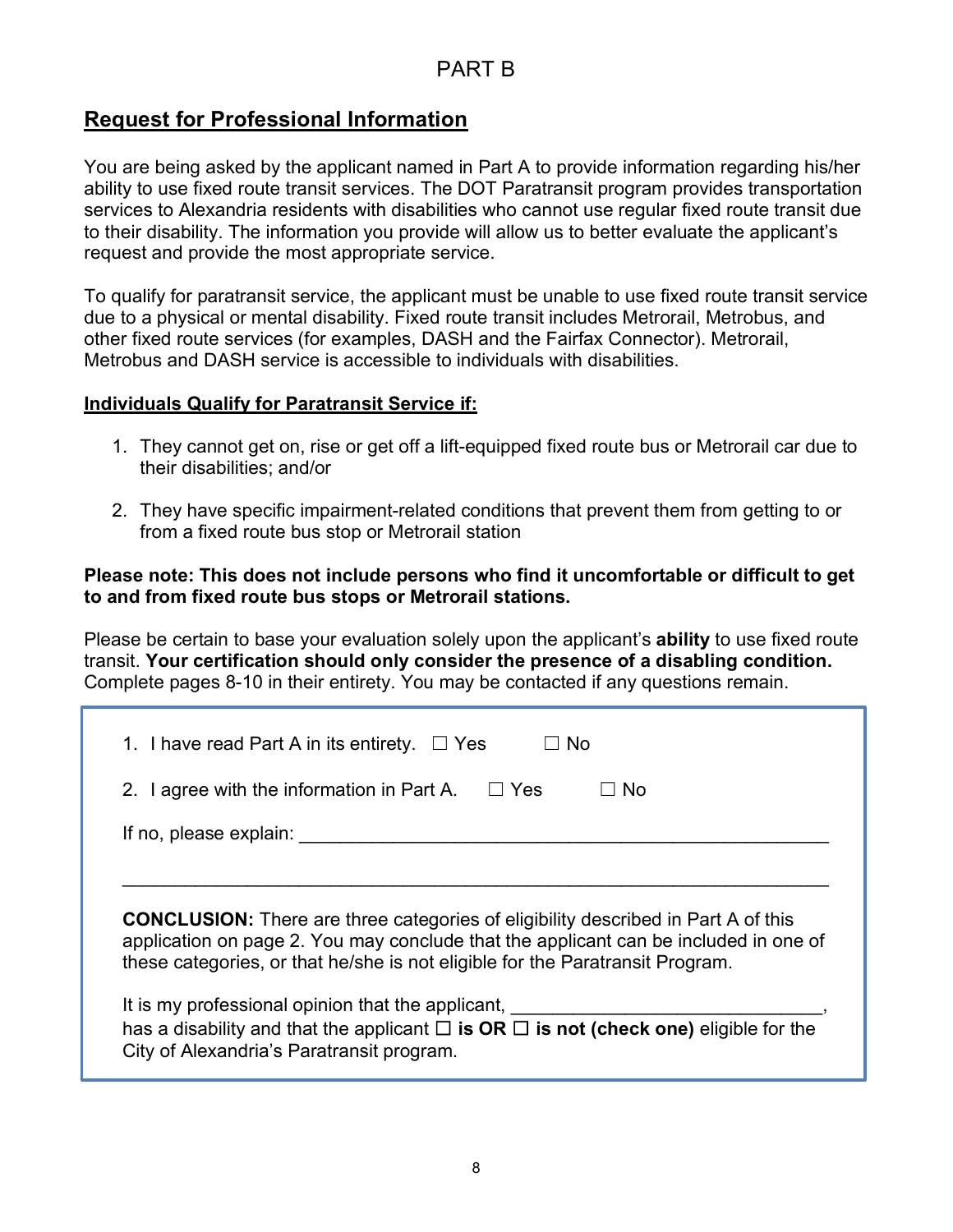# PART B

|                                     | <b>COMPLETE EACH ITEM BELOW:</b>                                                                                                                                                                                                                                                                                                                                               |  |  |  |
|-------------------------------------|--------------------------------------------------------------------------------------------------------------------------------------------------------------------------------------------------------------------------------------------------------------------------------------------------------------------------------------------------------------------------------|--|--|--|
|                                     | A. Has a specific impairment-related condition which prevents the applicant from<br>traveling to or from Metrorail stations or fixed route bus stops.                                                                                                                                                                                                                          |  |  |  |
| $\square$ Yes                       | $\Box$ No                                                                                                                                                                                                                                                                                                                                                                      |  |  |  |
|                                     | B. Needs the assistance of a wheelchair lift or other boarding assistance device and is<br>able, with such assistance, to get on, ride and get off vehicles which are accessible<br>to and useable by individuals with disabilities.                                                                                                                                           |  |  |  |
| $\square$ Yes                       | $\Box$ No                                                                                                                                                                                                                                                                                                                                                                      |  |  |  |
|                                     | C. Is unable, as the result of a physically (including a vision impairment) or mental<br>impairment, and without the assistance of another individual (except the operator of<br>a wheelchair lift or other boarding assistance device), to get on, ride, or get off<br>vehicles on the transit system which are accessible to and usable by individuals with<br>disabilities. |  |  |  |
| $\Box$ Yes                          | $\Box$ No                                                                                                                                                                                                                                                                                                                                                                      |  |  |  |
|                                     | <b>Disability Information</b>                                                                                                                                                                                                                                                                                                                                                  |  |  |  |
| 1. Condition causing disability:    |                                                                                                                                                                                                                                                                                                                                                                                |  |  |  |
| 2. Severity:                        | Moderate<br>$\Box$ Profound<br>$\Box$ Mild<br>$\Box$ Severe                                                                                                                                                                                                                                                                                                                    |  |  |  |
| 3. Expected duration of disability: |                                                                                                                                                                                                                                                                                                                                                                                |  |  |  |
| $\Box$ Temporary:                   |                                                                                                                                                                                                                                                                                                                                                                                |  |  |  |
| $\Box$ Long-term:                   | Conditions with potential for improvement or long periods of remission.                                                                                                                                                                                                                                                                                                        |  |  |  |
| Permanent:                          | Conditions with no expectation of improvement.                                                                                                                                                                                                                                                                                                                                 |  |  |  |